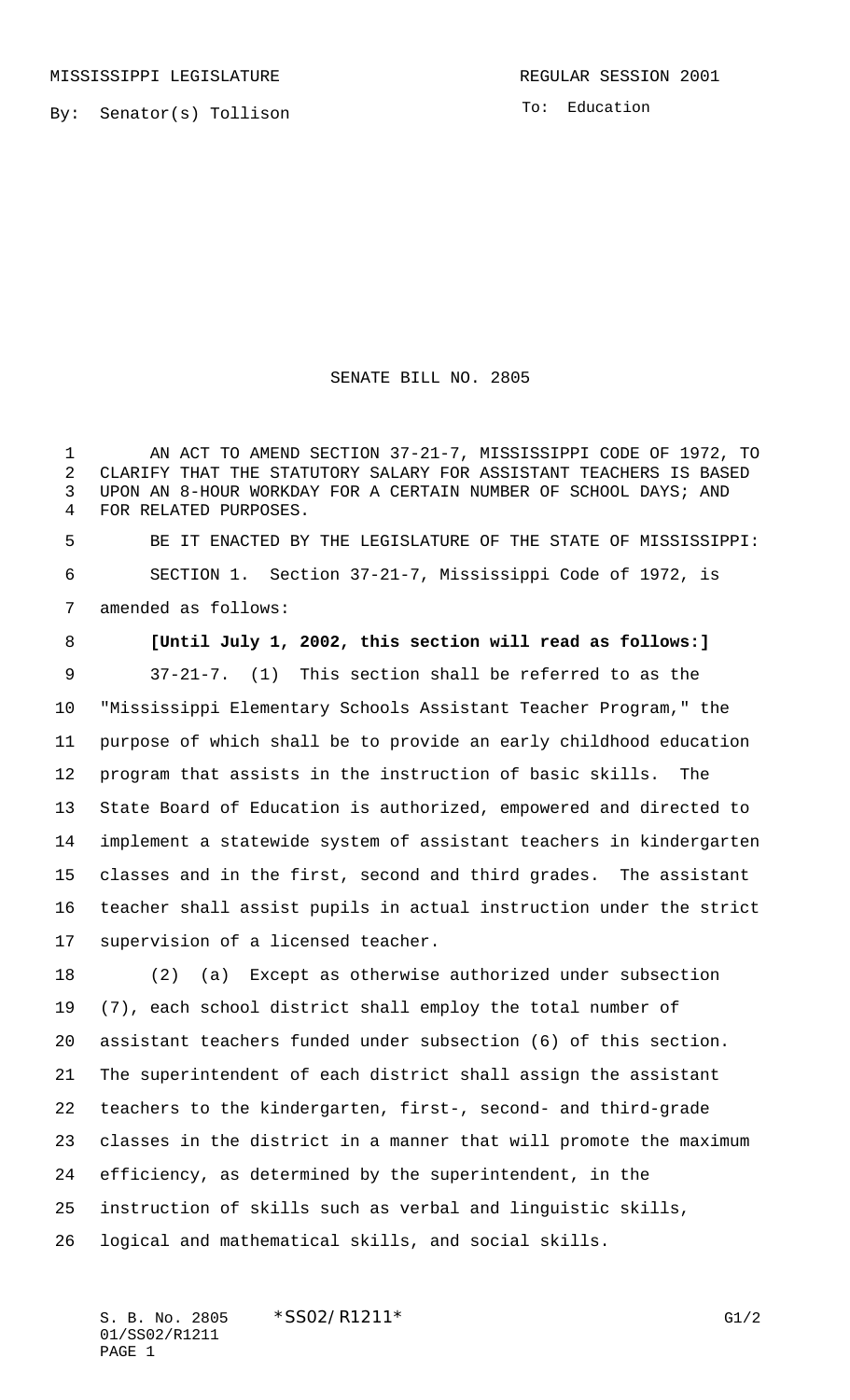(b) If a licensed teacher to whom an assistant teacher has been assigned is required to be absent from the classroom, the assistant teacher may assume responsibility for the classroom in lieu of a substitute teacher. However, no assistant teacher shall assume sole responsibility of the classroom for more than three (3) consecutive school days. Further, in no event shall any assistant teacher be assigned to serve as a substitute teacher for any teacher other than the licensed teacher to whom that assistant teacher has been assigned.

 (3) Assistant teachers shall have, at a minimum, a high school diploma or a GED equivalent, and shall show demonstratable proficiency in reading and writing skills. The State Department of Education shall develop a testing procedure for assistant teacher applicants to be used in all school districts in the state.

 (4) (a) In order to receive funding, each school district shall:

 (i) Submit a plan on the implementation of a reading improvement program to the State Department of Education; and

 (ii) Develop a plan of educational accountability and assessment of performance, including pretests and posttests, for reading in Grades 1 through 6.

(b) Additionally, each school district shall:

 (i) Provide annually a mandatory preservice orientation session, using an existing in-school service day, for administrators and teachers on the effective use of assistant teachers as part of a team in the classroom setting and on the 55 role of assistant teachers, with emphasis on program goals; (ii) Hold periodic workshops for administrators and teachers on the effective use and supervision of assistant teachers;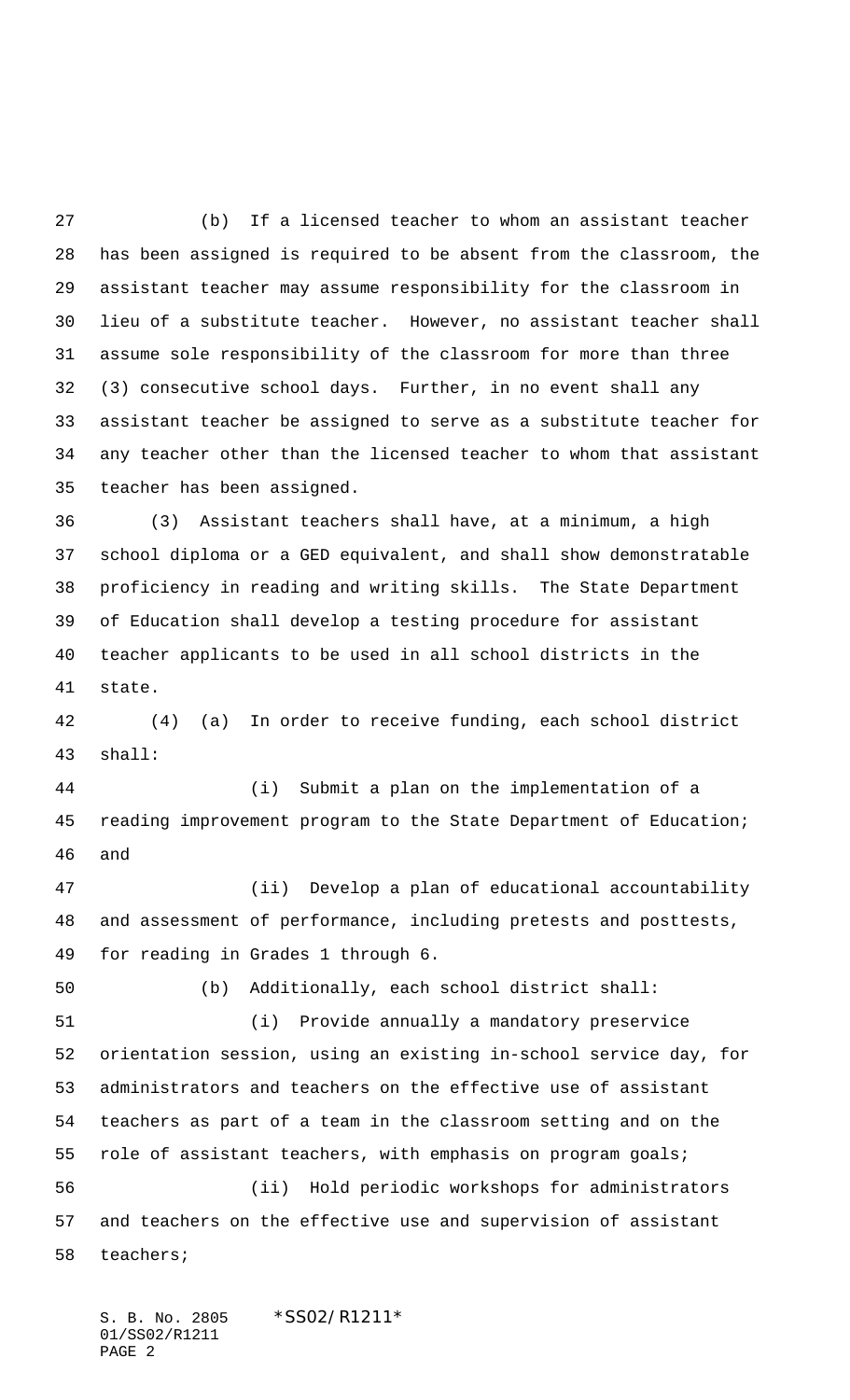(iii) Provide training annually on specific instructional skills for assistant teachers; (iv) Annually evaluate their program in accordance with their educational accountability and assessment of performance plan; and (v) Designate the necessary personnel to supervise and report on their program. (5) The State Department of Education shall: (a) Develop and assist in the implementation of a statewide uniform training module, subject to the availability of funds specifically appropriated therefor by the Legislature, which shall be used in all school districts for training administrators, teachers and assistant teachers. The module shall provide for the consolidated training of each assistant teacher and teacher to whom the assistant teacher is assigned, working together as a team, and shall require further periodical training for administrators, teachers and assistant teachers regarding the role of assistant teachers; (b) Annually evaluate the program on the district and state level. Subject to the availability of funds specifically appropriated therefor by the Legislature, the department shall develop: (i) uniform evaluation reports, to be performed by the principal or assistant principal, to collect data for the annual overall program evaluation conducted by the department; or (ii) a

 program evaluation model that, at a minimum, addresses process evaluation; and

 (c) Promulgate rules, regulations and such other standards deemed necessary to effectuate the purposes of this section. Noncompliance with the provisions of this section and any rules, regulations or standards adopted by the department may result in a violation of compulsory accreditation standards as established by the State Board of Education and Commission on School Accreditation.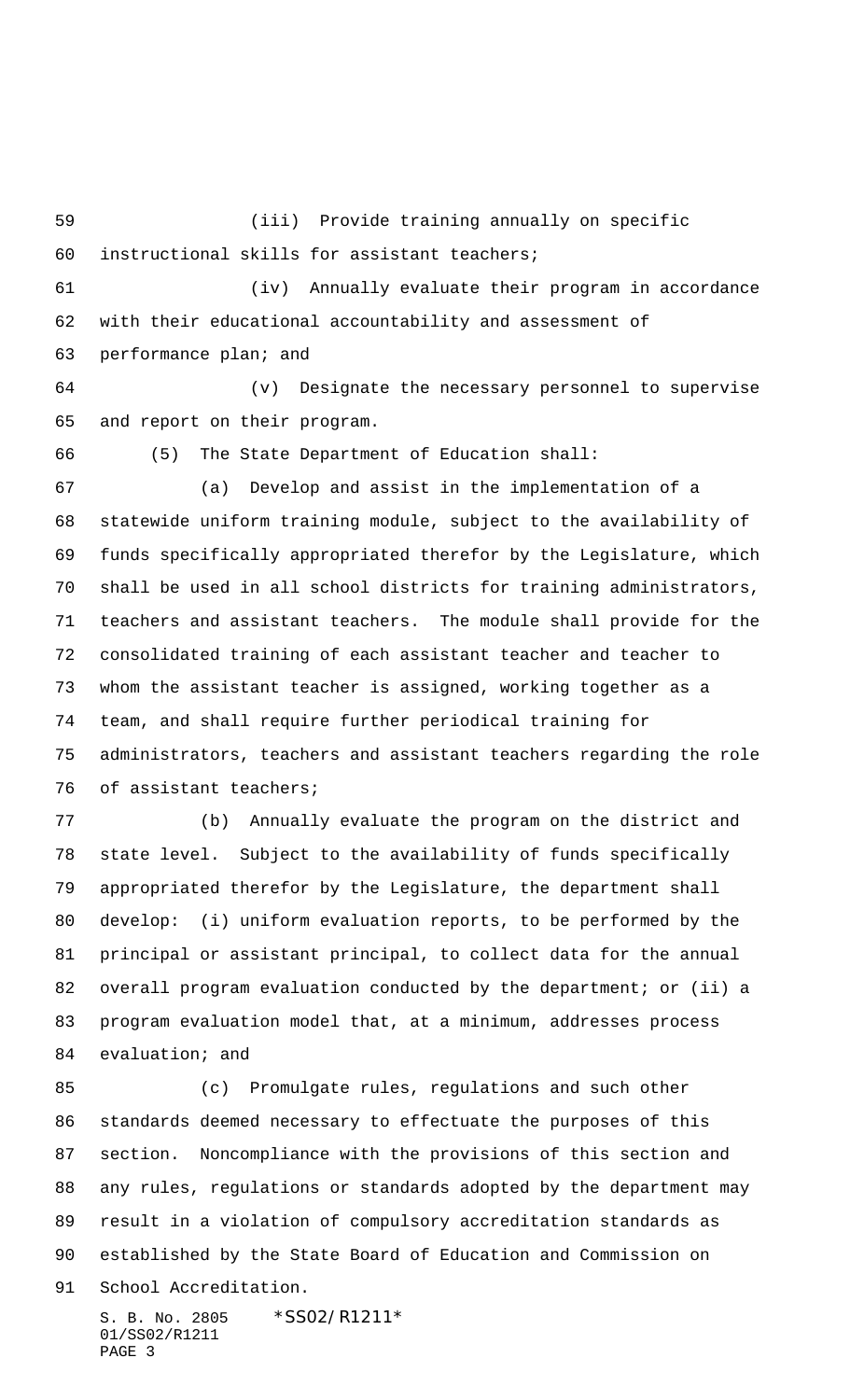(6) In addition to other funds allotted under the Minimum Education Program, each school district shall be allotted Nine Thousand One Hundred Fifteen Dollars (\$9,115.00) per teacher unit as prescribed in Section 37-19-5 for Grades 1, 2 and 3 for the purpose of employing an assistant teacher. Assistant teachers shall be paid a minimum annual salary of Nine Thousand One Hundred Fifteen Dollars (\$9,115.00). However, no assistant teacher shall be paid less than the amount he or she received in the prior school year. No school district shall receive any funds under this section for any school year during which the aggregate amount of the local contribution to the salaries of assistant teachers by the district shall have been reduced below such amount for the previous year. Provided, however, that in the event the Sine Die General Fund Revenue Estimate Increase for fiscal year 2002 is at least five percent (5%), as certified by the Legislative Budget Office to the State Board of Education, the minimum salary for assistant teachers shall be Nine Thousand Three Hundred Sixty-five Dollars (\$9,365.00).

 In the event the Sine Die General Fund Revenue Estimate Increase for fiscal year 2003 is at least five percent (5%), as certified by the Legislative Budget Office to the State Board of Education, the minimum salary for assistant teachers shall be Nine Thousand Nine Hundred Dollars (\$9,900.00).

 In the event the Sine Die General Fund Revenue Estimate Increase for fiscal year 2004 is at least five percent (5%), as certified by the Legislative Budget Office to the State Board of Education, the minimum salary for assistant teachers shall be Ten Thousand Five Hundred Dollars (\$10,500.00).

 In the event the Sine Die General Fund Revenue Estimate Increase for fiscal year 2005 is at least five percent (5%), as certified by the Legislative Budget Office to the State Board of Education, the minimum salary for assistant teachers shall be Eleven Thousand Two Hundred Dollars (\$11,200.00).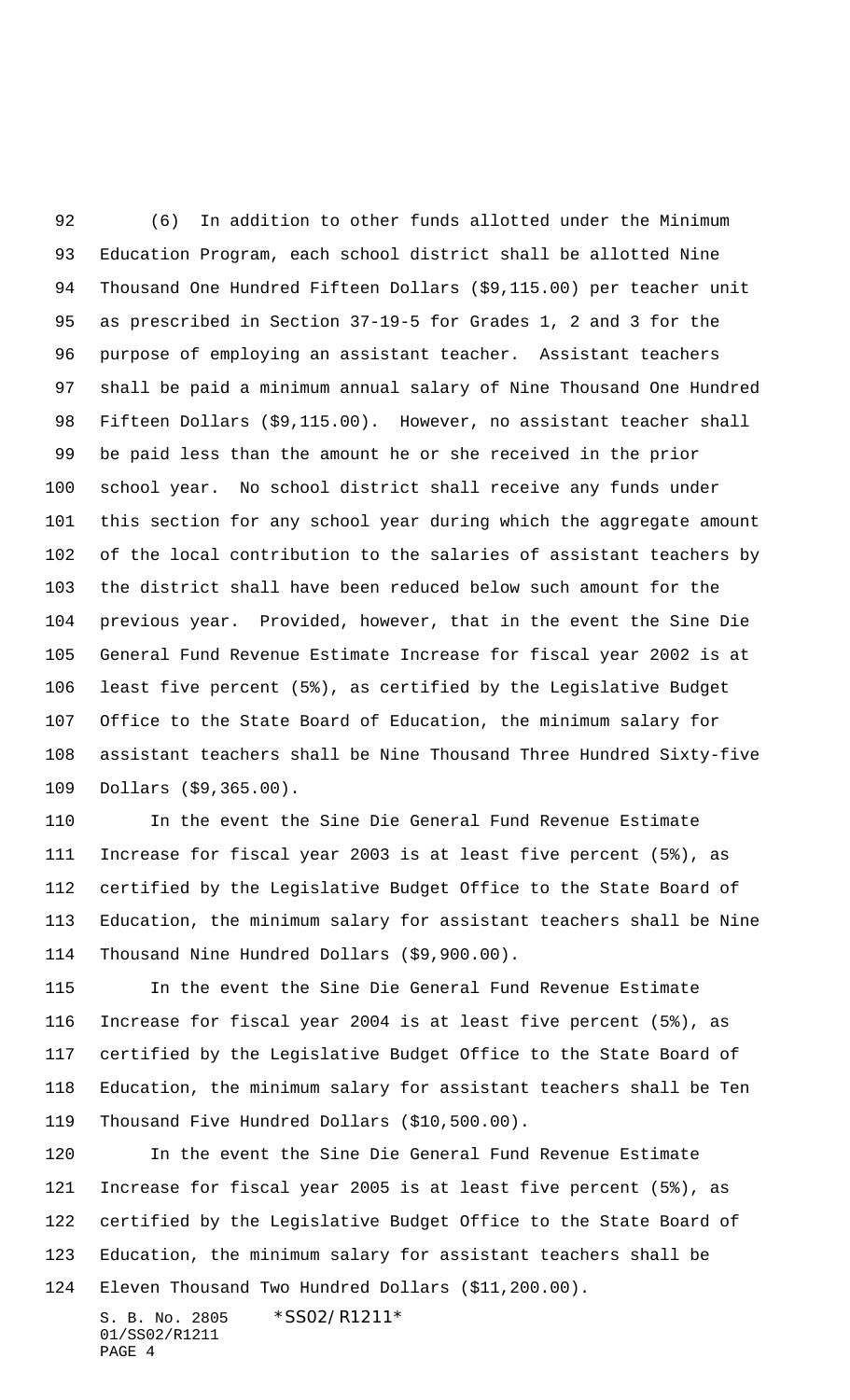In the event the Sine Die General Fund Revenue Estimate Increase for fiscal year 2006 is at least five percent (5%), as certified by the Legislative Budget Office to the State Board of Education, the minimum salary for assistant teachers shall be Twelve Thousand Dollars (\$12,000.00).

 Provided further, that for each one percent (1%) that the Sine Die General Fund Revenue Estimate Growth exceeds the five percent (5%) minimum in fiscal year 2002, 2003, 2004, 2005 or 2006, as certified by the Legislative Budget Office to the State Board of Education and subject to the specific appropriation therefor by the Legislature, the State Board of Education shall revise the salary scale in the appropriate year to provide an additional one percent (1%) across the board increase in the base salaries for assistant teachers. The State Board of Education shall revise the salaries prescribed above for assistant teachers to conform to any adjustments made in prior fiscal years due to revenue growth over and above five percent (5%). The assistant teachers shall not be restricted to working only in the grades for which the funds were allotted, but may be assigned to other classes as provided in subsection (2)(a) of this section.

 For purposes of the federal Fair Labor Standards Act of 1938, as amended, it is the intent of the Legislature that the compensation provided for assistant teachers by the state in this subsection shall be based upon an eight-hour workday and shall be 149 for a period of workdays being the greater of one hundred eighty-seven (187) days or the number of actual days that regular certified teachers are required to work under contract in their respective school district.

S. B. No. 2805 \*SS02/R1211\* 01/SS02/R1211 PAGE 5 (7) (a) As an alternative to employing assistant teachers, any school district may use the minimum program allotment provided under subsection (6) of this section for the purpose of employing licensed teachers for kindergarten, first-, second- and third-grade classes; however, no school district shall be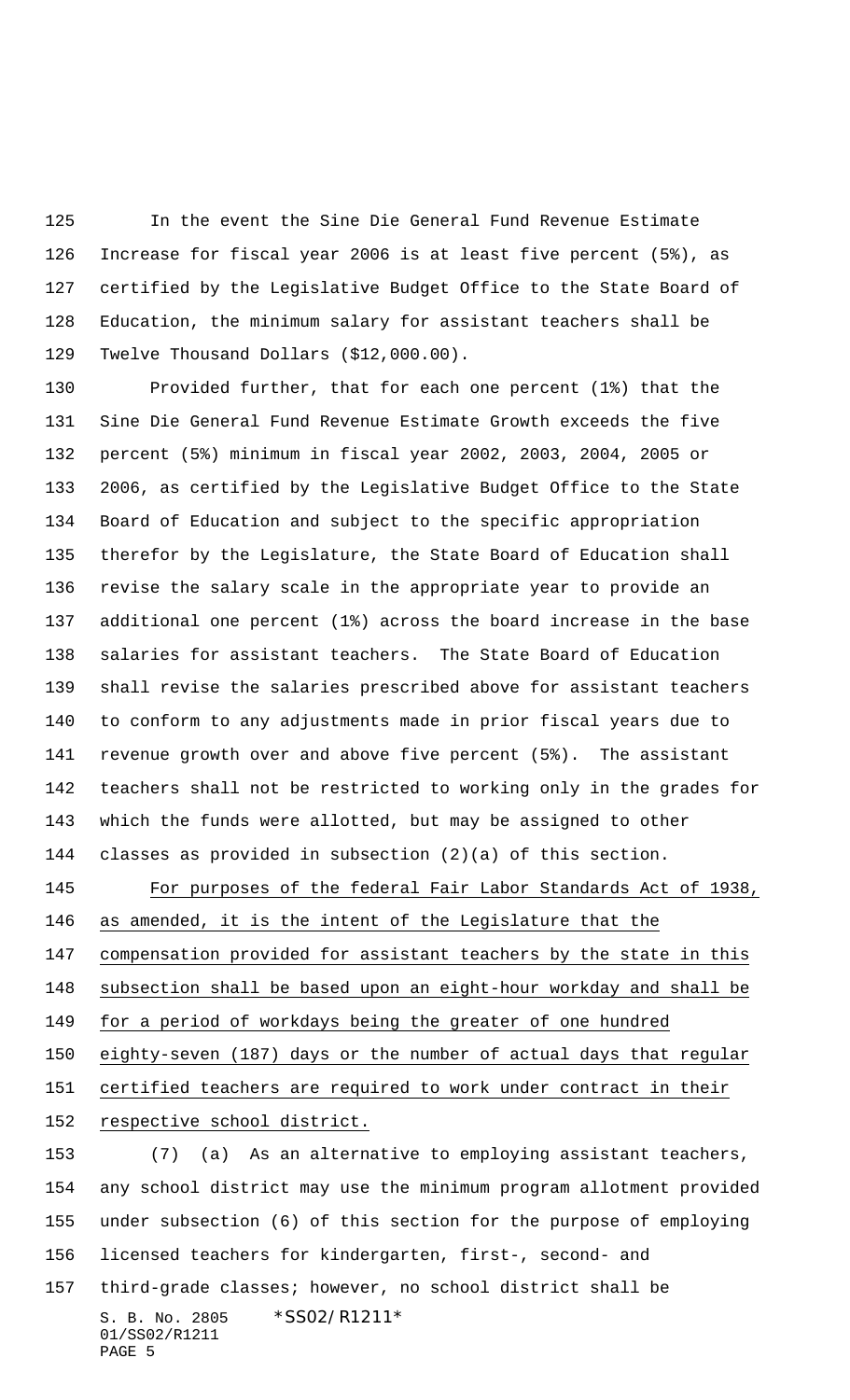authorized to use the minimum program allotment for assistant teachers for the purpose of employing licensed teachers unless the district has established that the employment of licensed teachers using such funds will reduce the teacher:student ratio in the kindergarten, first-, second- and third-grade classes. All minimum program funds for assistant teachers shall be applied to reducing teacher:student ratio in Grades K-3.

 It is the intent of the Legislature that no school district shall dismiss any assistant teacher for the purpose of using the minimum program assistant teacher allotment to employ licensed teachers. School districts may rely only upon normal attrition to reduce the number of assistant teachers employed in that district.

 (b) In the event any school district meets Level 4 or 5 accreditation requirements, the State Board of Education, in its discretion, may exempt such school district from any accreditation requirements for the district's early childhood education program or reading improvement program.

**[From and after July 1, 2002, this section reads as follows:]**

 37-21-7. (1) This section shall be referred to as the "Mississippi Elementary Schools Assistant Teacher Program," the purpose of which shall be to provide an early childhood education program that assists in the instruction of basic skills. The State Board of Education is authorized, empowered and directed to implement a statewide system of assistant teachers in kindergarten classes and in the first, second and third grades. The assistant teacher shall assist pupils in actual instruction under the strict supervision of a licensed teacher.

S. B. No. 2805 \*SS02/R1211\* 01/SS02/R1211 PAGE 6 (2) (a) Except as otherwise authorized under subsection (7), each school district shall employ the total number of assistant teachers funded under the Mississippi Adequate Education Program of this section. The superintendent of each district shall assign the assistant teachers to the kindergarten, first-, second- and third-grade classes in the district in a manner that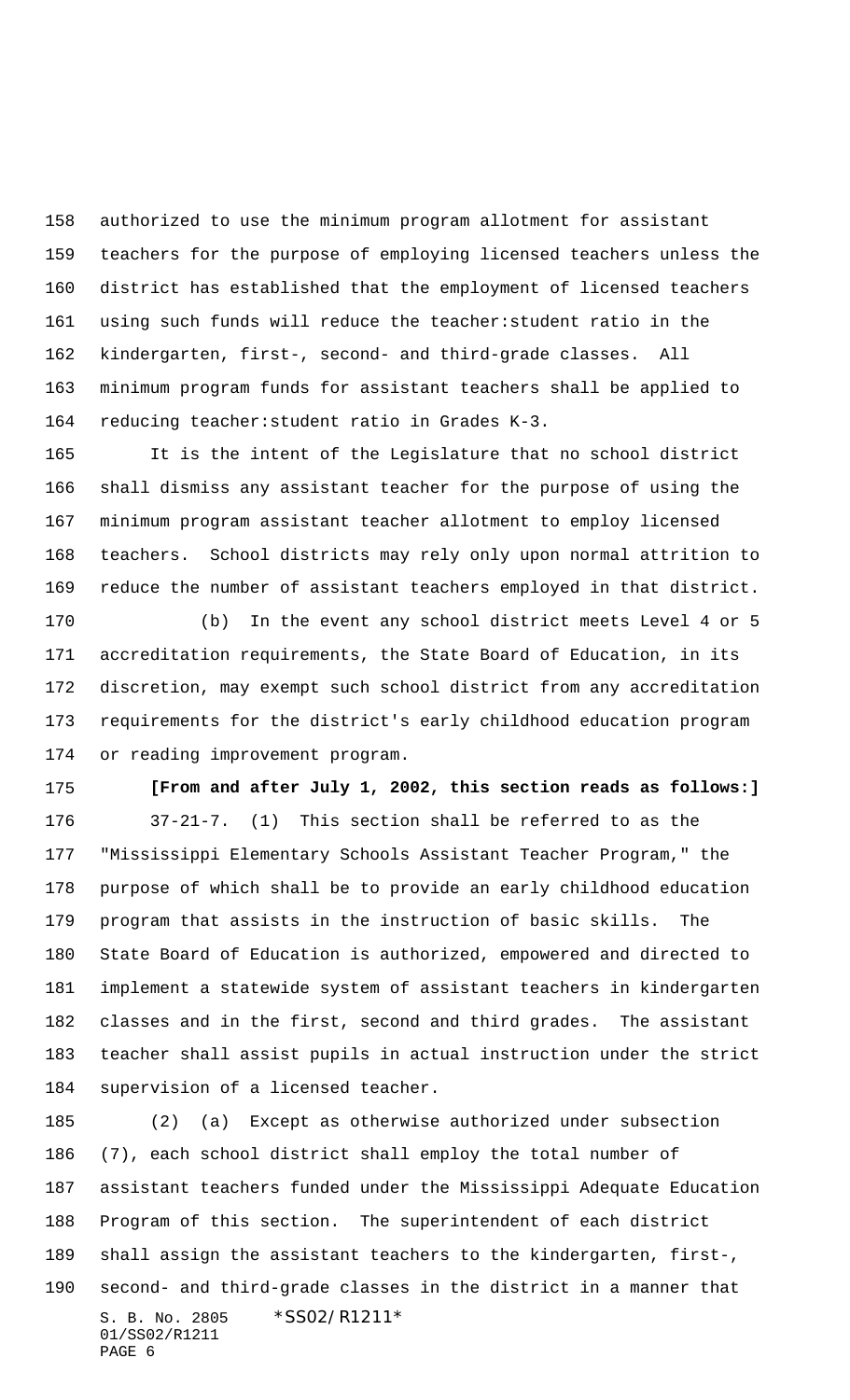will promote the maximum efficiency, as determined by the superintendent, in the instruction of skills such as verbal and linguistic skills, logical and mathematical skills, and social skills.

 (b) If a licensed teacher to whom an assistant teacher has been assigned is required to be absent from the classroom, the assistant teacher may assume responsibility for the classroom in lieu of a substitute teacher. However, no assistant teacher shall assume sole responsibility of the classroom for more than three (3) consecutive school days. Further, in no event shall any assistant teacher be assigned to serve as a substitute teacher for any teacher other than the licensed teacher to whom that assistant teacher has been assigned.

 (3) Assistant teachers shall have, at a minimum, a high school diploma or a GED equivalent, and shall show demonstratable proficiency in reading and writing skills. The State Department of Education shall develop a testing procedure for assistant teacher applicants to be used in all school districts in the state.

 (4) (a) In order to receive funding, each school district shall:

 (i) Submit a plan on the implementation of a reading improvement program to the State Department of Education; and

 (ii) Develop a plan of educational accountability and assessment of performance, including pretests and posttests, for reading in Grades 1 through 6.

S. B. No. 2805 \*SS02/R1211\* 01/SS02/R1211 PAGE 7 (b) Additionally, each school district shall: (i) Provide annually a mandatory preservice orientation session, using an existing in-school service day, for administrators and teachers on the effective use of assistant teachers as part of a team in the classroom setting and on the role of assistant teachers, with emphasis on program goals;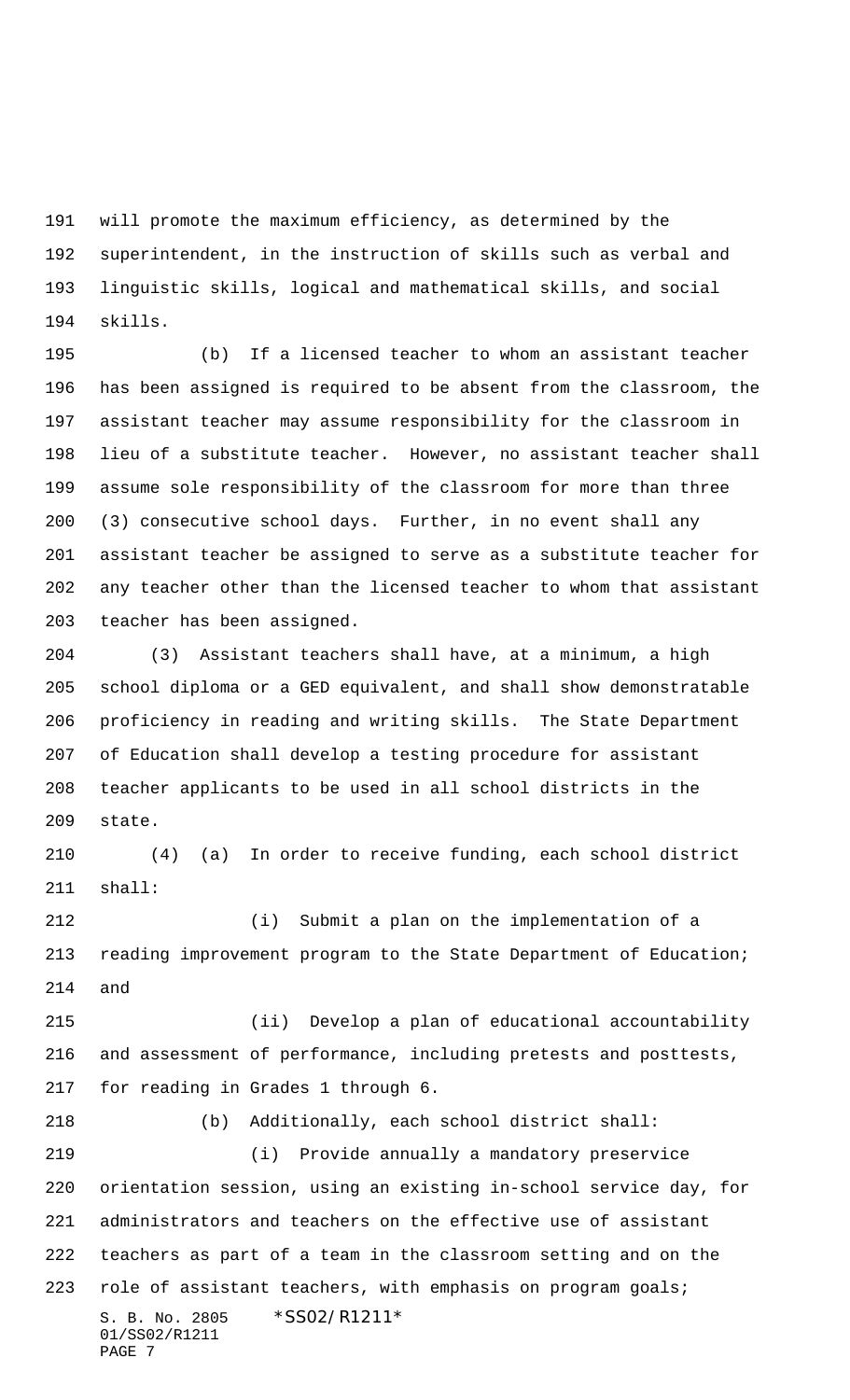(ii) Hold periodic workshops for administrators and teachers on the effective use and supervision of assistant teachers;

 (iii) Provide training annually on specific instructional skills for assistant teachers;

 (iv) Annually evaluate their program in accordance with their educational accountability and assessment of performance plan; and

 (v) Designate the necessary personnel to supervise and report on their program.

(5) The State Department of Education shall:

 (a) Develop and assist in the implementation of a statewide uniform training module, subject to the availability of funds specifically appropriated therefor by the Legislature, which shall be used in all school districts for training administrators, teachers and assistant teachers. The module shall provide for the consolidated training of each assistant teacher and teacher to whom the assistant teacher is assigned, working together as a team, and shall require further periodical training for administrators, teachers and assistant teachers regarding the role of assistant teachers;

 (b) Annually evaluate the program on the district and state level. Subject to the availability of funds specifically appropriated therefor by the Legislature, the department shall develop: (i) uniform evaluation reports, to be performed by the principal or assistant principal, to collect data for the annual overall program evaluation conducted by the department; or (ii) a program evaluation model that, at a minimum, addresses process evaluation; and

S. B. No. 2805 \*SS02/R1211\* 01/SS02/R1211 PAGE 8 (c) Promulgate rules, regulations and such other standards deemed necessary to effectuate the purposes of this section. Noncompliance with the provisions of this section and any rules, regulations or standards adopted by the department may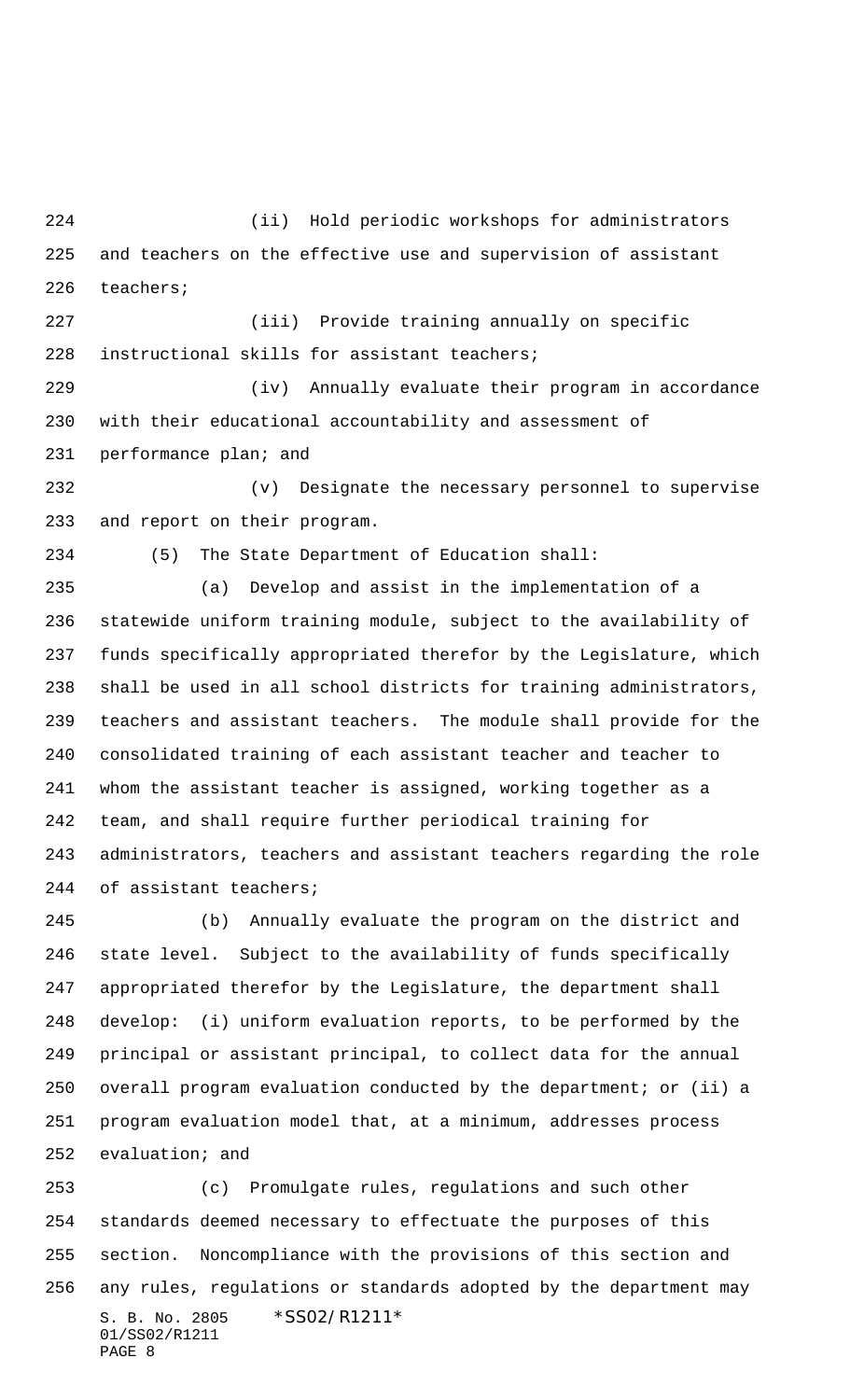result in a violation of compulsory accreditation standards as established by the State Board of Education and Commission on School Accreditation.

 (6) No assistant teacher shall be paid less than the amount he or she received in the prior school year. No school district shall receive any funds for any school year during which the aggregate amount of the local contribution to the salaries of assistant teachers by the district shall have been reduced below such amount for the previous year. Provided, however, that in the event the Sine Die General Fund Revenue Estimate Increase for fiscal year 2002 is at least five percent (5%), as certified by the Legislative Budget Office to the State Board of Education, the minimum salary for assistant teachers shall be Nine Thousand Three Hundred Sixty-five Dollars (\$9,365.00).

 In the event the Sine Die General Fund Revenue Estimate Increase for fiscal year 2003 is at least five percent (5%), as certified by the Legislative Budget Office to the State Board of Education, the minimum salary for assistant teachers shall be Nine Thousand Nine Hundred Dollars (\$9,900.00).

 In the event the Sine Die General Fund Revenue Estimate Increase for fiscal year 2004 is at least five percent (5%), as certified by the Legislative Budget Office to the State Board of Education, the minimum salary for assistant teachers shall be Ten Thousand Five Hundred Dollars (\$10,500.00).

 In the event the Sine Die General Fund Revenue Estimate Increase for fiscal year 2005 is at least five percent (5%), as certified by the Legislative Budget Office to the State Board of Education, the minimum salary for assistant teachers shall be Eleven Thousand Two Hundred Dollars (\$11,200.00).

 In the event the Sine Die General Fund Revenue Estimate Increase for fiscal year 2006 is at least five percent (5%), as certified by the Legislative Budget Office to the State Board of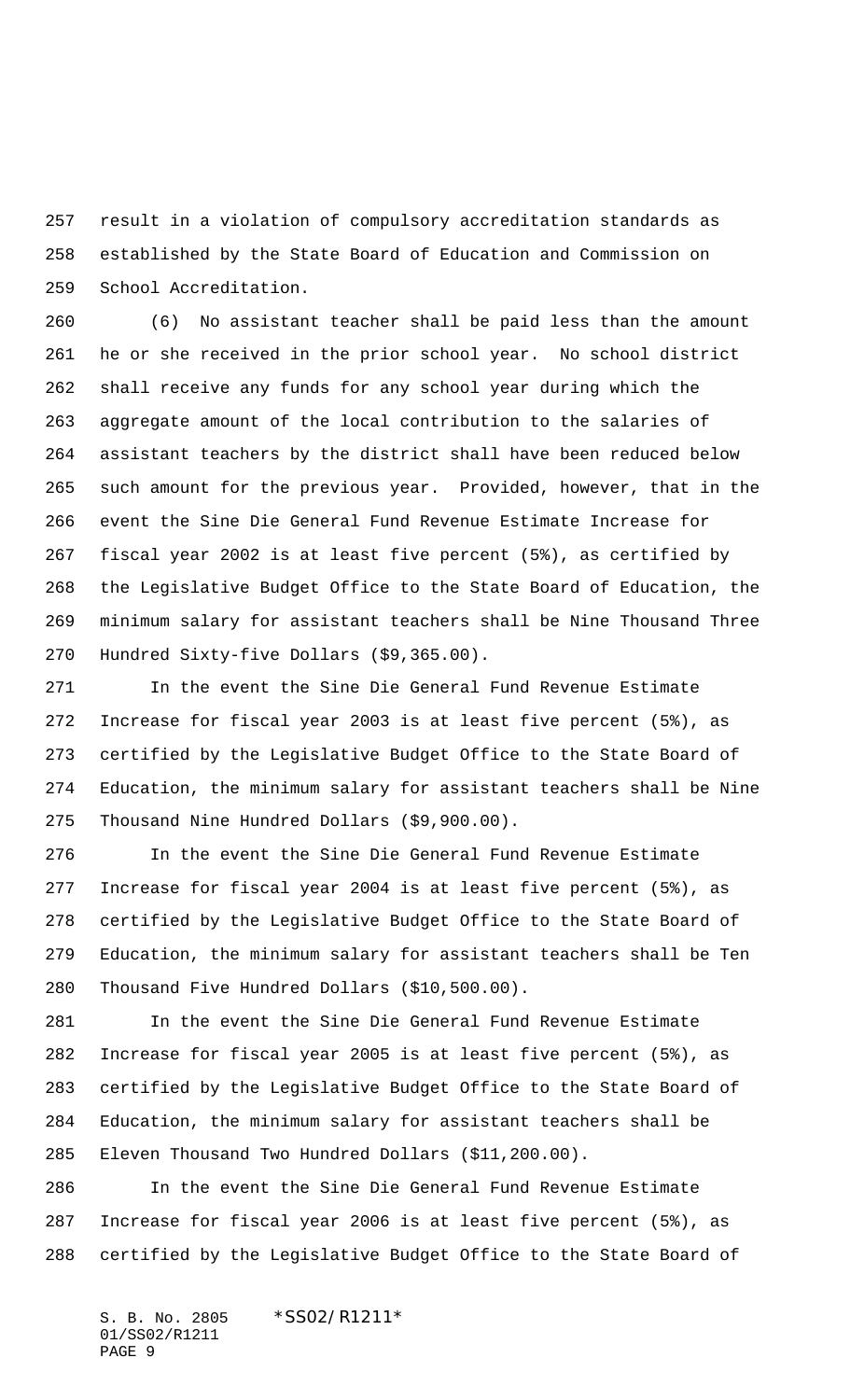Education, the minimum salary for assistant teachers shall be Twelve Thousand Dollars (\$12,000.00).

 Provided further, that for each one percent (1%) that the Sine Die General Fund Revenue Estimate Growth exceeds the five percent (5%) minimum in fiscal year 2002, 2003, 2004, 2005 or 2006, as certified by the Legislative Budget Office to the State Board of Education and subject to the specific appropriation therefor by the Legislature, the State Board of Education shall revise the salary scale in the appropriate year to provide an additional one percent (1%) across the board increase in the base salaries for assistant teachers. The State Board of Education shall revise the salaries prescribed above for assistant teachers to conform to any adjustments made in prior fiscal years due to revenue growth over and above five percent (5%). The assistant teachers shall not be restricted to working only in the grades for which the funds were allotted, but may be assigned to other classes as provided in subsection (2)(a) of this section.

 For purposes of the federal Fair Labor Standards Act of 1938, as amended, it is the intent of the Legislature that the compensation provided for assistant teachers by the state in this subsection shall be based upon an eight-hour workday and shall be for a period of workdays being the greater of one hundred eighty-seven (187) days or the number of actual days that regular certified teachers are required to work under contract in their

313 respective school district.

S. B. No. 2805 \*SS02/R1211\* 01/SS02/R1211 PAGE 10 (7) (a) As an alternative to employing assistant teachers, any school district may use the adequate education program allotments for the purpose of employing licensed teachers for kindergarten, first-, second- and third-grade classes; however, no school district shall be authorized to use the funds for assistant teachers for the purpose of employing licensed teachers unless the district has established that the employment of licensed teachers using such funds will reduce the teacher:student ratio in the